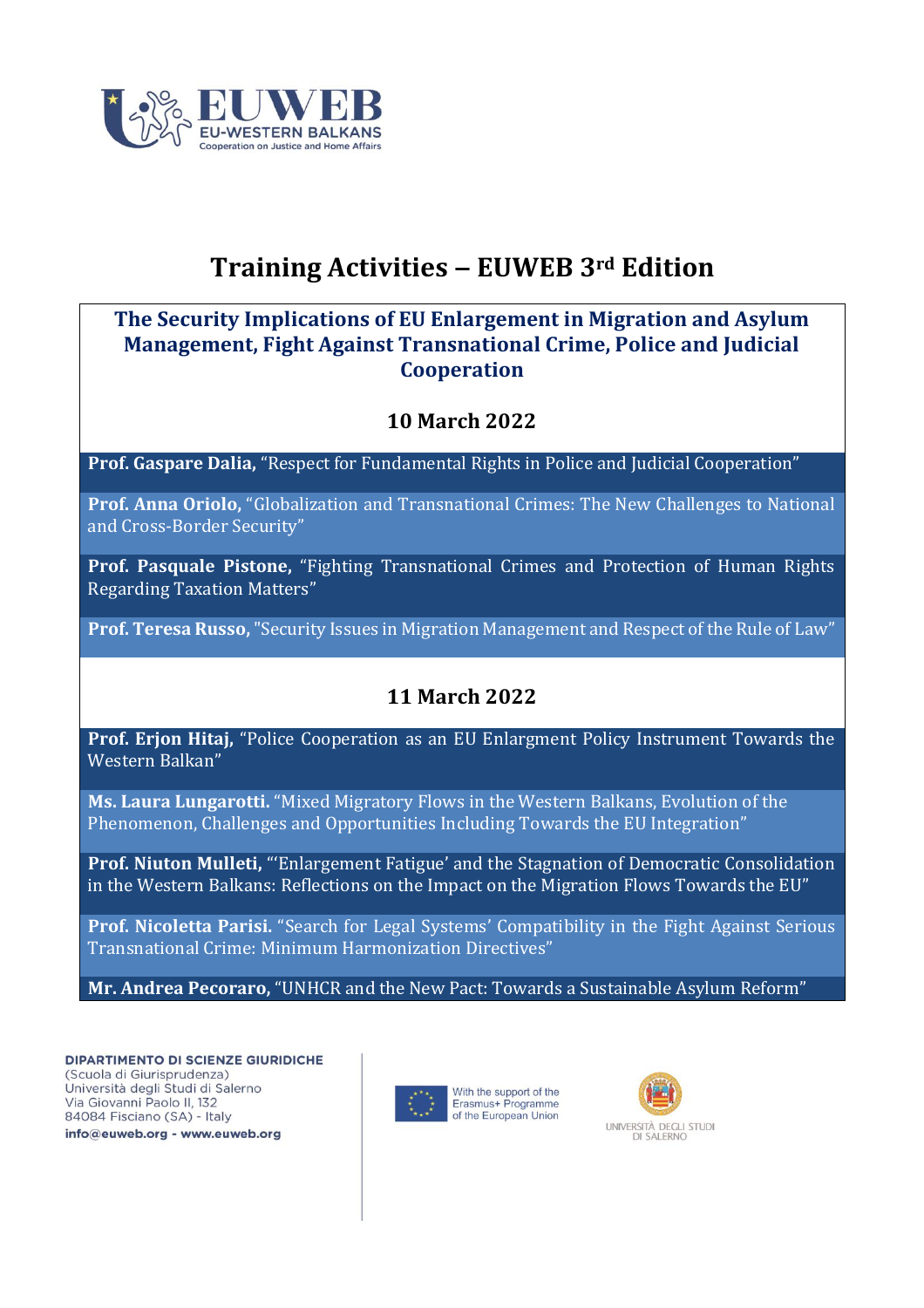

#### **EU 'Boundaries' and Challenges in the Field of Asylum and Migration Management: A Look at the Western Balkans**

#### **31 March 2022**

**Prof. Leonardo Pasquali,** ["Democracy and Rule of Law in the Process of Accession of Western](https://www.euweb.org/wp-content/uploads/2022/04/31-3-2022-Pasquali.pdf)  [Balkans Countries to the European Union"](https://www.euweb.org/wp-content/uploads/2022/04/31-3-2022-Pasquali.pdf)

**Prof. Teresa Russo,** ["Enlargement and/or Alignment: Is There a Dilemma?"](https://www.euweb.org/wp-content/uploads/2022/04/31-3-2022-Russo.pdf)

#### **1 April 2022**

**Ms. Francesca Iervolino,** "[Principle of Effective Judicial Protection in International Protection](https://www.euweb.org/wp-content/uploads/2022/04/1-4-2022-Iervolino.pdf)  [Proceedings](https://www.euweb.org/wp-content/uploads/2022/04/1-4-2022-Iervolino.pdf)"

**Prof. Elena Maksimova,** "[Recognition of Potential Victims of Human Trafficking Among](https://www.euweb.org/wp-content/uploads/2022/04/1-4-2022-Maksimova.pdf)  [Migrants in Republic of North Macedonia](https://www.euweb.org/wp-content/uploads/2022/04/1-4-2022-Maksimova.pdf)"

**Prof. Monica Massari,** "[Memories, Violence and Forms of Resistance of Migrants](https://www.euweb.org/wp-content/uploads/2022/04/1-4-2022-Massari.pdf) Enroute to [Europe](https://www.euweb.org/wp-content/uploads/2022/04/1-4-2022-Massari.pdf)"

**Prof. Heliona Miço,** "[The Right to Education of Asylum Seekers and Refugees. The Reflection](https://www.euweb.org/wp-content/uploads/2022/04/1-4-2022-Mico.pdf)  [of International Instruments and Standards in Domestic Legislation](https://www.euweb.org/wp-content/uploads/2022/04/1-4-2022-Mico.pdf)"

**Ms. Maria Cristina Romano,** "[The Implementation of the Right of Asylum in Italy: Legislation,](https://www.euweb.org/wp-content/uploads/2022/04/1-4-2022-Romano.pdf)  [Practice, and Jurisprudence](https://www.euweb.org/wp-content/uploads/2022/04/1-4-2022-Romano.pdf)"

**Ms. Mariella Santorufo,** ["The Italian Asylum System"](https://www.euweb.org/wp-content/uploads/2022/04/1-4-2022-Santorufo.pdf)

**DIPARTIMENTO DI SCIENZE GIURIDICHE** (Scuola di Giurisprudenza) Università degli Studi di Salerno Via Giovanni Paolo II, 132 84084 Fisciano (SA) - Italy





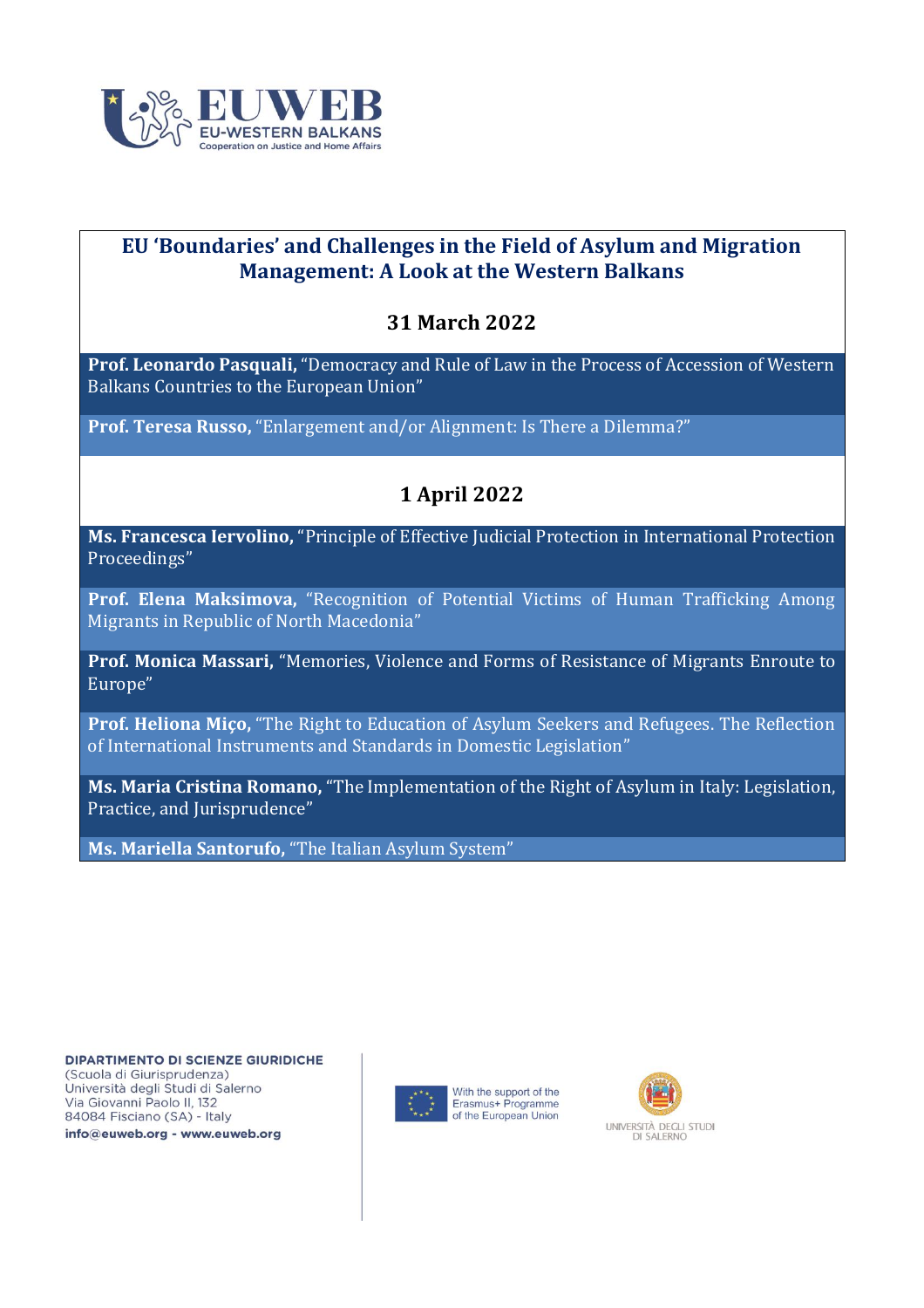

#### **Transnational Crimes, Human Rights and Rule of Law at International and EU Level**

#### **21 April 2022**

**Mr. Rocco Alfano,** ["Evolution of Transnational Crimes in EU: The Case of 'Migrant Smuggling'"](https://www.euweb.org/wp-content/uploads/2022/05/EUWEB-21-4-2022-SLIDES-Alfano.pdf)

**Prof. Christian Ponti,** ["Transnational Crimes in International Law. Theoretical Aspects and](https://www.euweb.org/wp-content/uploads/2022/06/EUWEB-21-4-2022-SLIDES-Ponti.pdf)  [Legal Regime"](https://www.euweb.org/wp-content/uploads/2022/06/EUWEB-21-4-2022-SLIDES-Ponti.pdf)

## **22 April 2022**

**Mr. Antonio D'Amato,** ["Strategies to Counter Transnational Crimes in the European Union: EU](https://www.euweb.org/wp-content/uploads/2022/05/EUWEB-21-4-2022-SLIDES-DAmato.pdf)  [Agencies, from Eurojust to EPPO"](https://www.euweb.org/wp-content/uploads/2022/05/EUWEB-21-4-2022-SLIDES-DAmato.pdf)

**DIPARTIMENTO DI SCIENZE GIURIDICHE** (Scuola di Giurisprudenza) Università degli Studi di Salerno Via Giovanni Paolo II, 132 84084 Fisciano (SA) - Italy

info@euweb.org - www.euweb.org